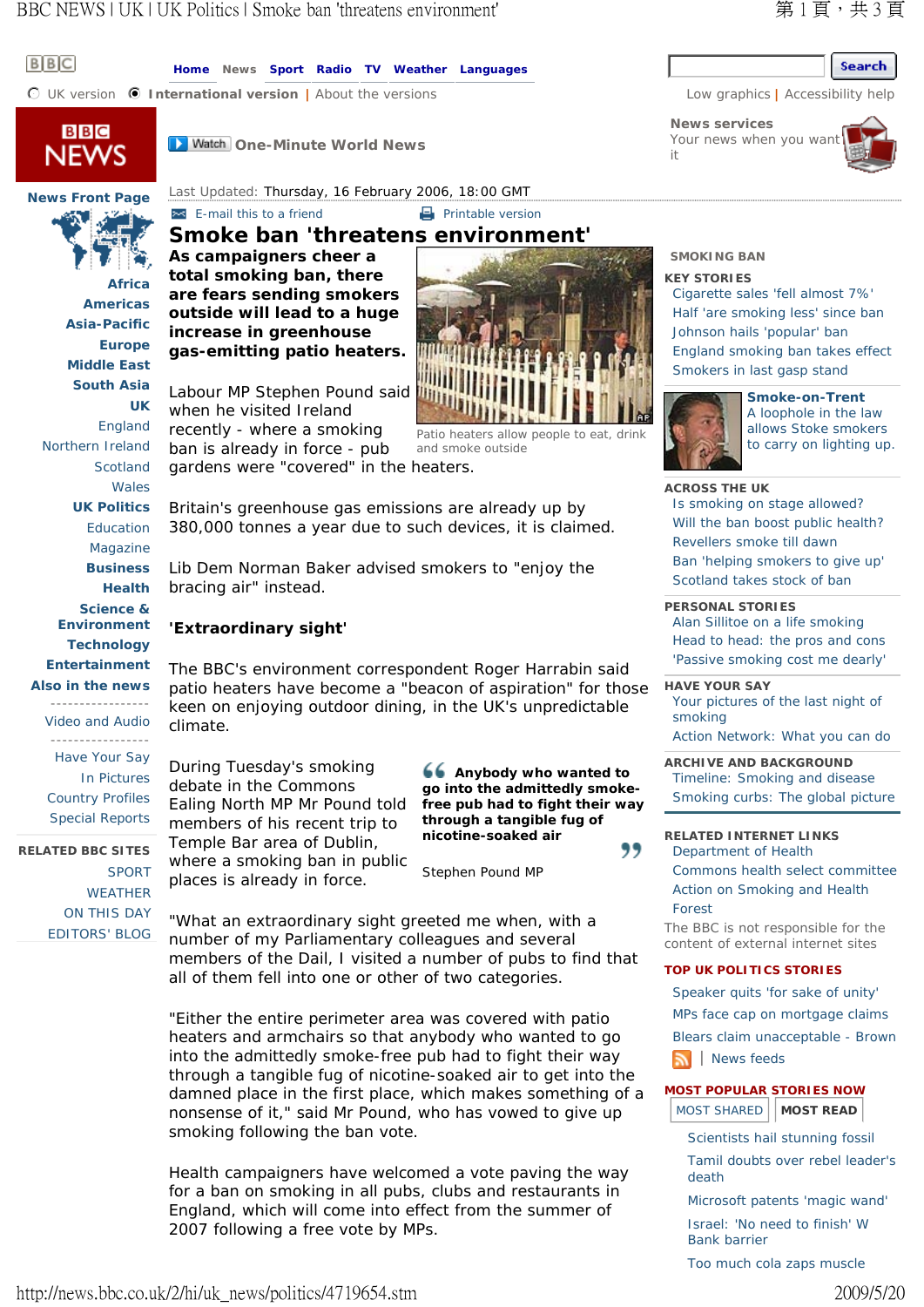## **'Barbed comment'**

But the increased use of patio heaters is also of growing concern to some politicians.

Labour's Desmond Turner, MP for Brighton Kemptown, wants to ban them completely, calling them a "waste of energy".

He told BBC Radio 4's Today programme: "The use of patio heaters accounts for about one million tonnes of CO2 emissions a year, which immediately cancels out, for instance, the savings made by government changes to vehicle taxations."

**<u>Instead of reaching for</u> the gas canister people should reach for another jumper instead** 99

Norman Baker, Lib Dem environment spokesman

Liberal Democrat environment spokesman Norman Baker agreed that patio heaters were a "waste of resources" and "doomed to failure".

He told the BBC News website: "If I see patio heaters I try to make the point in a barbed comment to the person using it.

"I'm not against people smoking outside, it's better than them smoking inside, but I think they should enjoy the bracing air around them."

He later said the government should establish an effective strategy, such as selling patio heaters with "health warning" style labels.

"Patio heaters are an absurd invention. It is ludicrous that people are trying to heat the open air, as well as being irresponsible in the light of the climate change challenge we face.

"Instead of reaching for the gas canister people should reach for another jumper instead," he added.

Parliamentary questions by Mr Baker have revealed Britain's greenhouse gas emissions are up by 380,000 tonnes a year due to patio heaters.

**Is it that these MPs simply do not like the idea that smokers might be moderately comfortable smoking outdoors?**

99

Simon Clark, Forest

Using a patio heater for two hours produces the same amount of carbon dioxide as a car produces in an average day, it is claimed.

But smokers' campaign group Forest hit back. Director Simon Clark said any notion of banning patio heaters was "barking mad".

He said the moved smacked of "petty vindictiveness" towards smokers.

"Is it that these MPs simply do not like the idea that smokers might be moderately comfortable smoking outdoors?" he asked.

He said the damage to the environment from patio heaters was "minuscule" in terms of the overall effect.

# power

US Senate passes credit card bill

Valued exposure: Big catch Obama moves to curb car emissions

US Senate rejects Guantanamo fund

Beating the recession in Taiwan

Most popular now, in detail